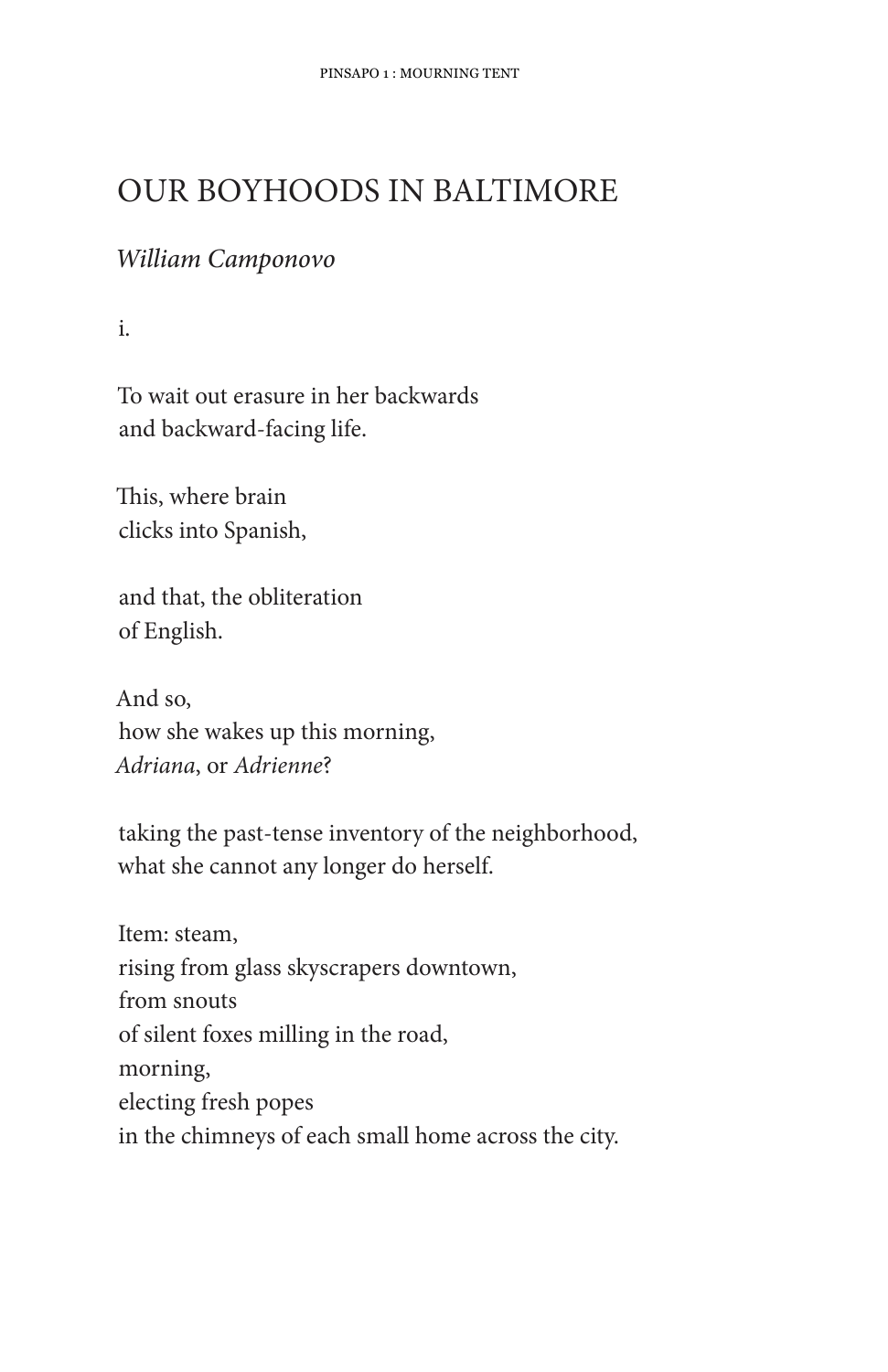Item: burnt and bleached mattresses lining the wide-bodied alleys, punished by the morning sun.

Item: two sitting patiently in a shared room repeating the word water to shuffle off our accents.

ii.

All families have code for shame. Any child knows not to say shit. in public. We said traer.

Simply: to bring. As in, when, at a mall, at movies, a leg nudge and Mom, traer!

meant: time to go. For decorum's sake. To bring, to carry, to take along, to have, to be

the cause, traer. As in, That stench? We carry it with us. Scent the primal sense. A hijacking. If I say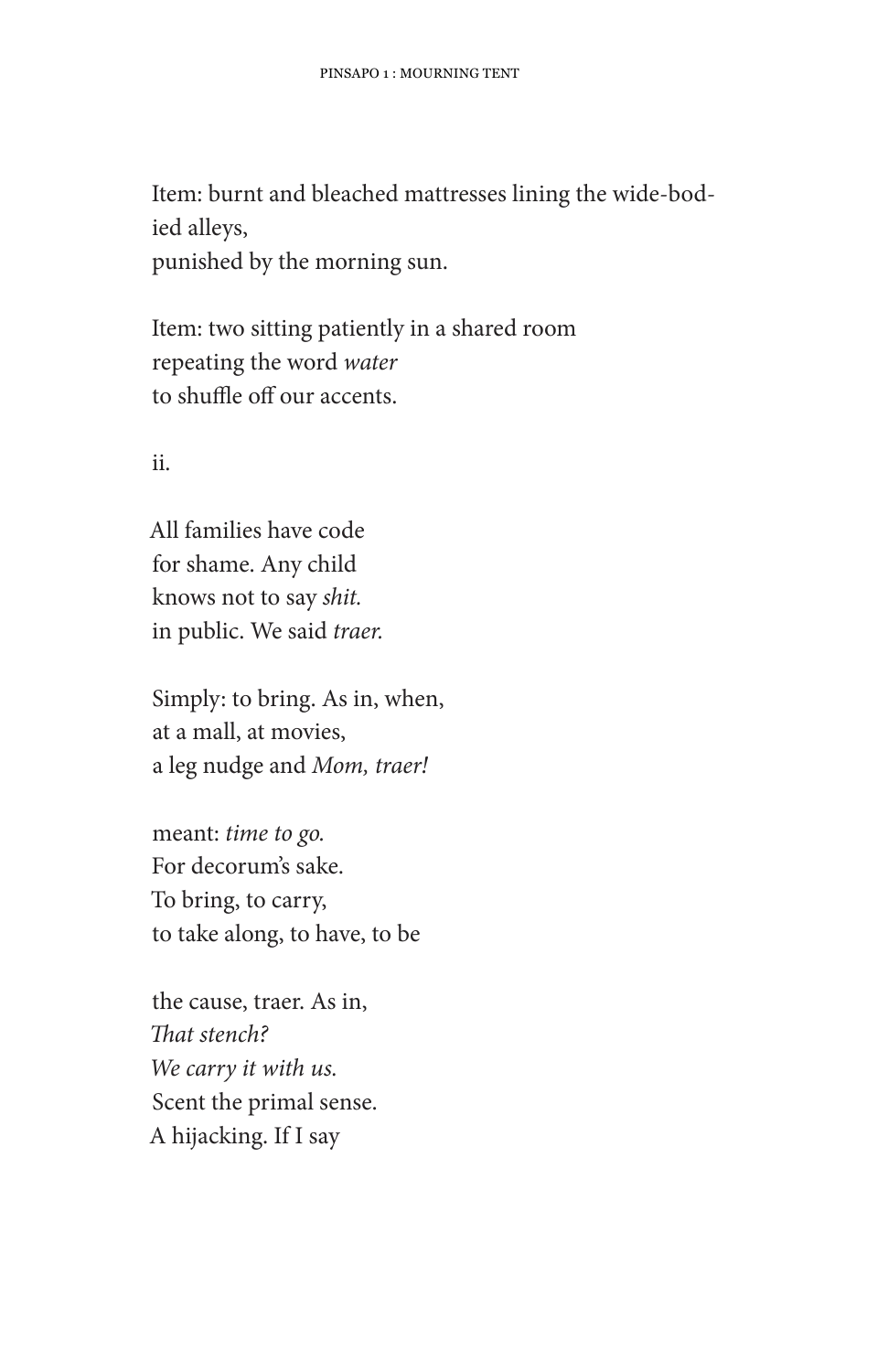we blessed the emapanadas cumin, cumin the smell of god

I move in one direction, and if I say

she also blessed her biosolids to her a sacred cycle amen in the water closet we move in different directions.

Item: shit. I am saying shit. First, the vague terror, oh, no ... not again ... and mind crowds out the primal sense, takes over, calibrates, moves the failing body hurriedly amongst the throngs.

If I say shit, my mind takes me to shame. If my mother says traer, her mind takes to *carry*, to *bring*, what it means to be carried, words like cradled, swaddled,

and so, in the food court, your mother—my mother, our mother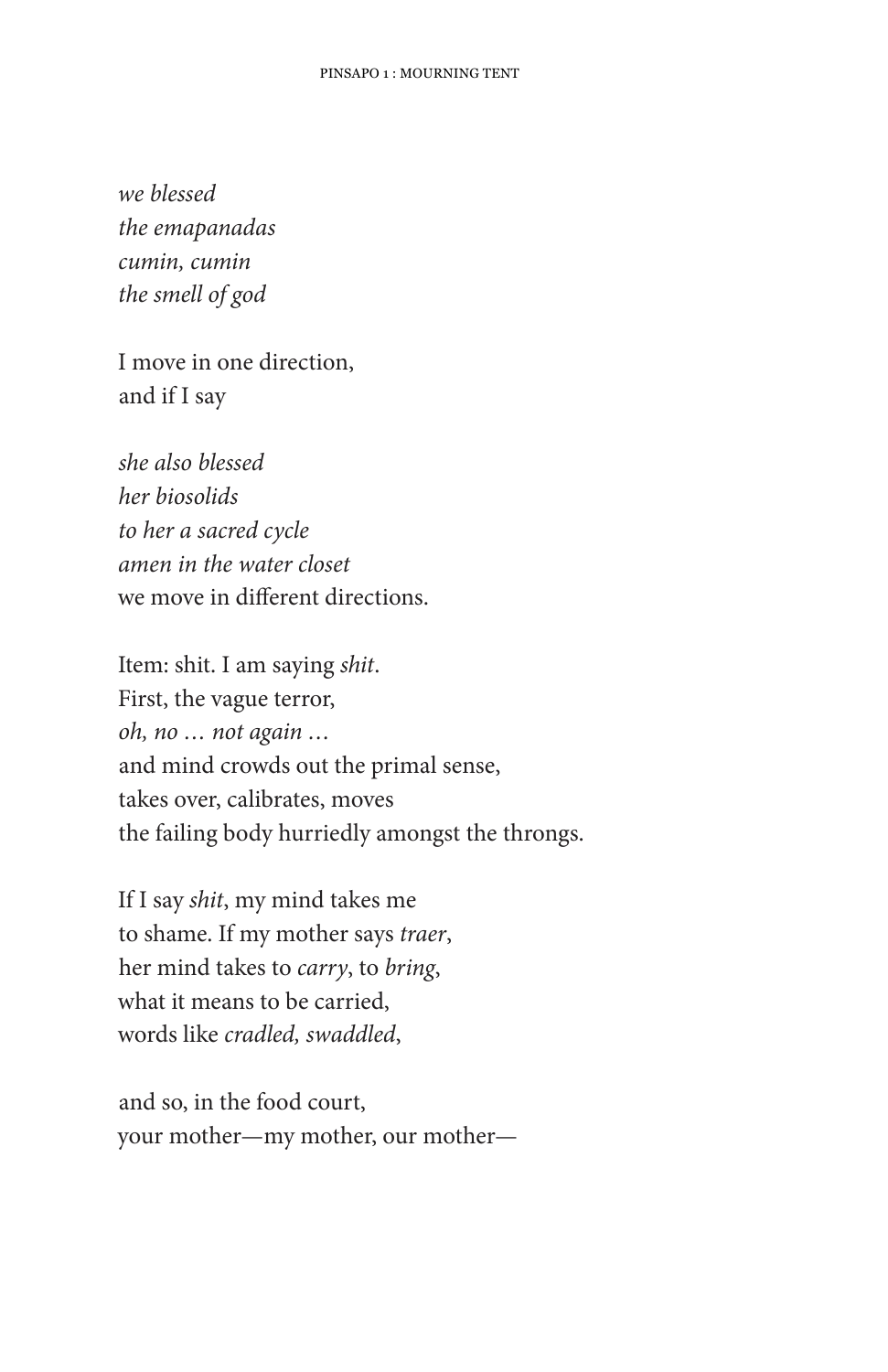takes her mother soiled.

to the restroom, in dignified secret. You will not know how long you will have to wait for the sick woman to be sick

and the other woman to clean them both up.

I would have been then and so will be humiliated now, but differently,

and thus when I say traer, when I say shit, I mean it as a code of shame.

iii.

Item: a very fine first home. This, after all, item: the first time one had control of one's own heat, the proof some visible vibration through the radiator vents,

and item: ownership and potential of a lawn. Item: porch renounces the former stoop. Item: and them dull,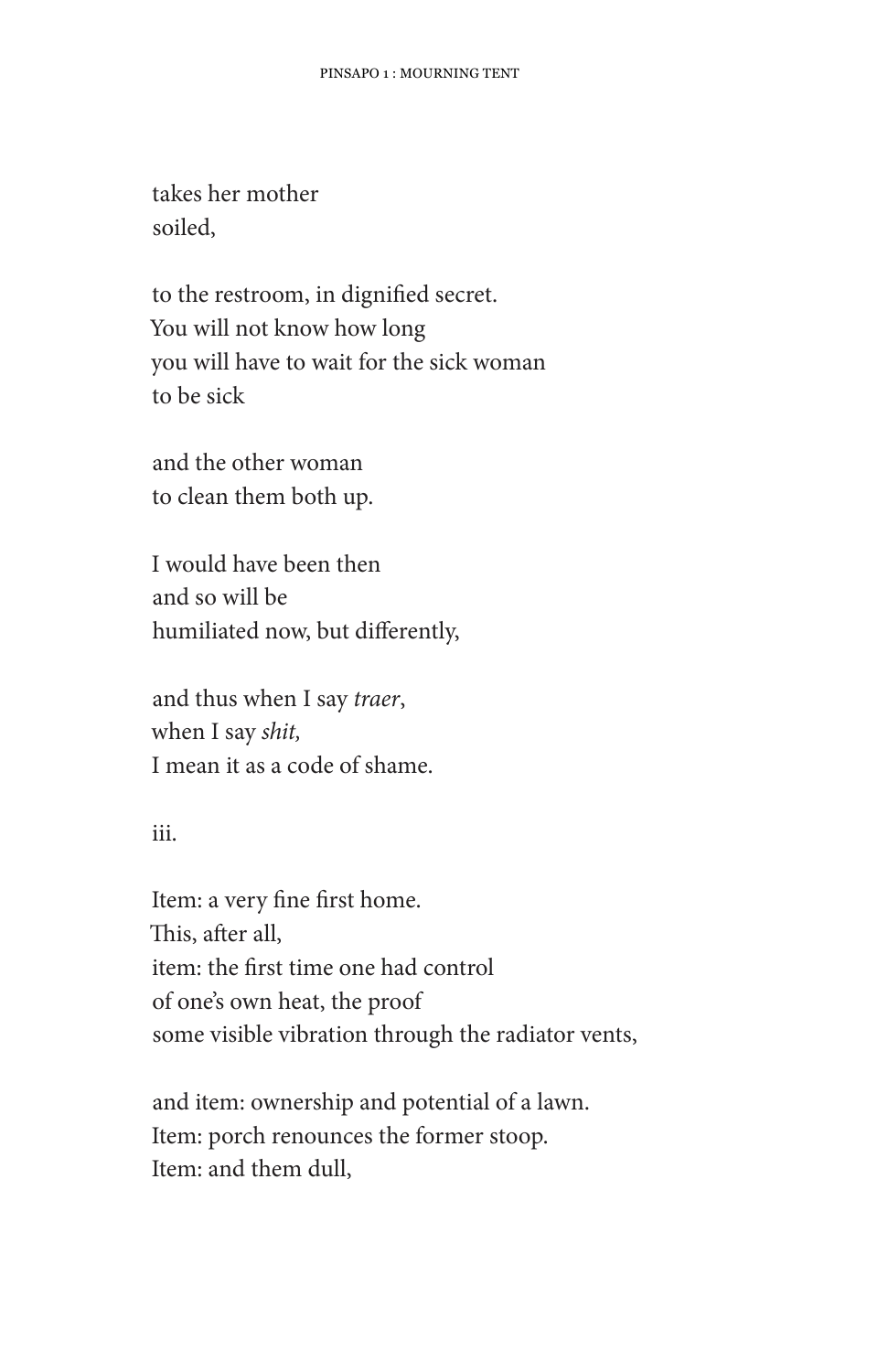dumb foxestree, and simply what weather does to it.

And then, item: you'll receive the gift of a Viewfinder, and the subsequent invention of the Savanna.

You'll see: warthogs, bushpigs, hartebeest, wildebeest, the black rhinoceros, the white rhinoceros. The monstrous animals bowing before the standing water.

You look through it. And cower at the strange and frightening thing you did to this world.

La Boca. Then, Baltimore, All of a sudden. Of all the places.

Wonder if your mother still rolled her 'r,' or gave it up after you.

 $iv<sub>1</sub>$ 

Write about women better.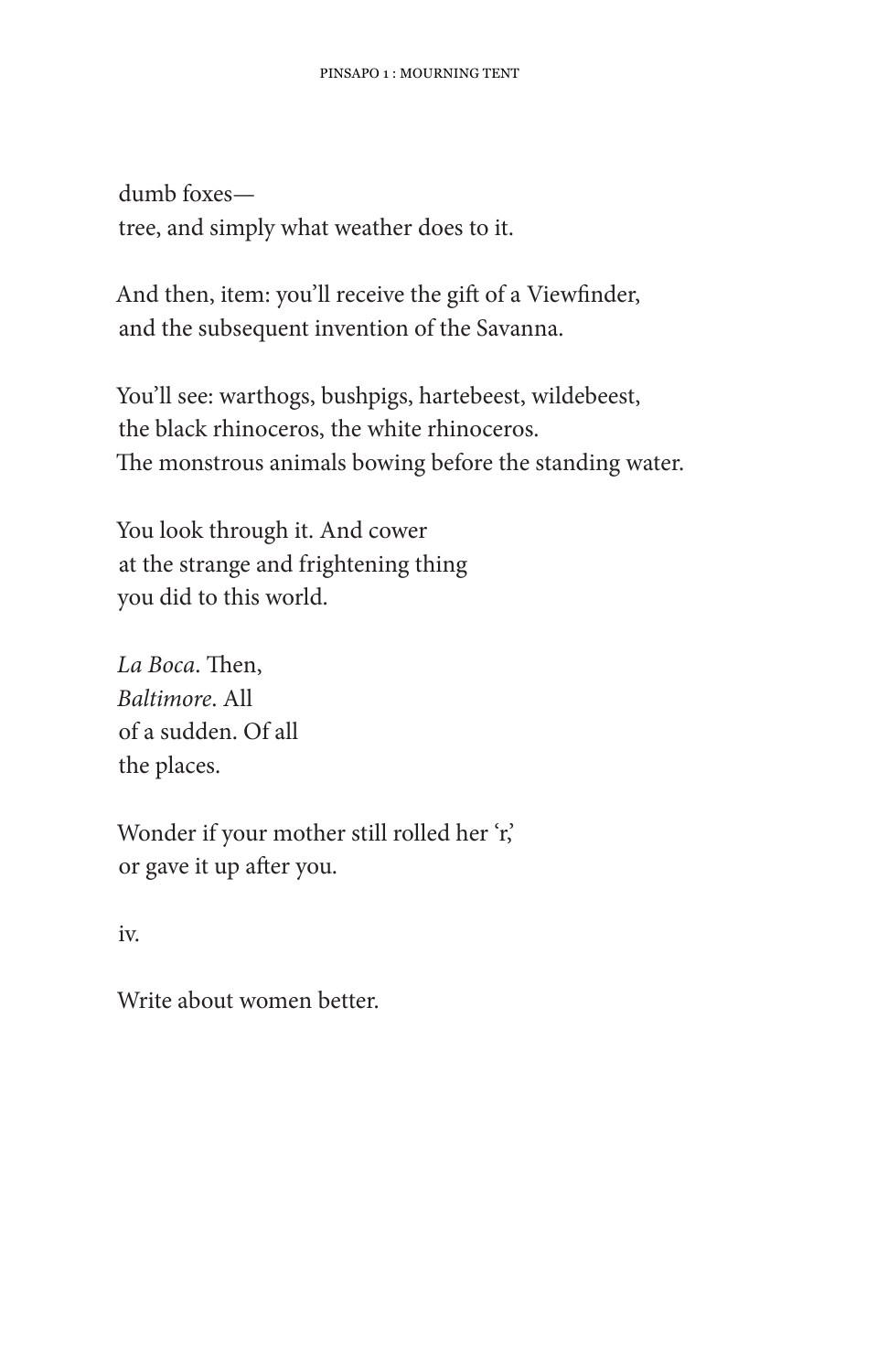## WEST BALTIMORE CVS, 2509-2523 PENNSYLVANIA AVENUE

## William Camponovo

Already a food desert, when the city shut down the now-crime-scene CVS, the neighborhood became the Gobi. The Antarctic. Flames had licked it,

tongue gumming the canker,

and its language-uprising versus riot, Black Lives Matters versus Bluedid not erase the fact pharmacies sell, too:

food.

The body will tolerate many kinds of self-harm, but starvation is rarely one.

It is true it burned for days, but what was a few more?

When they opened it back up—a 'soft opening,' away from cameras, not ready, yet, for narratives, as this poem also

is not-people lined at the door. I toured it like the museum it partially was.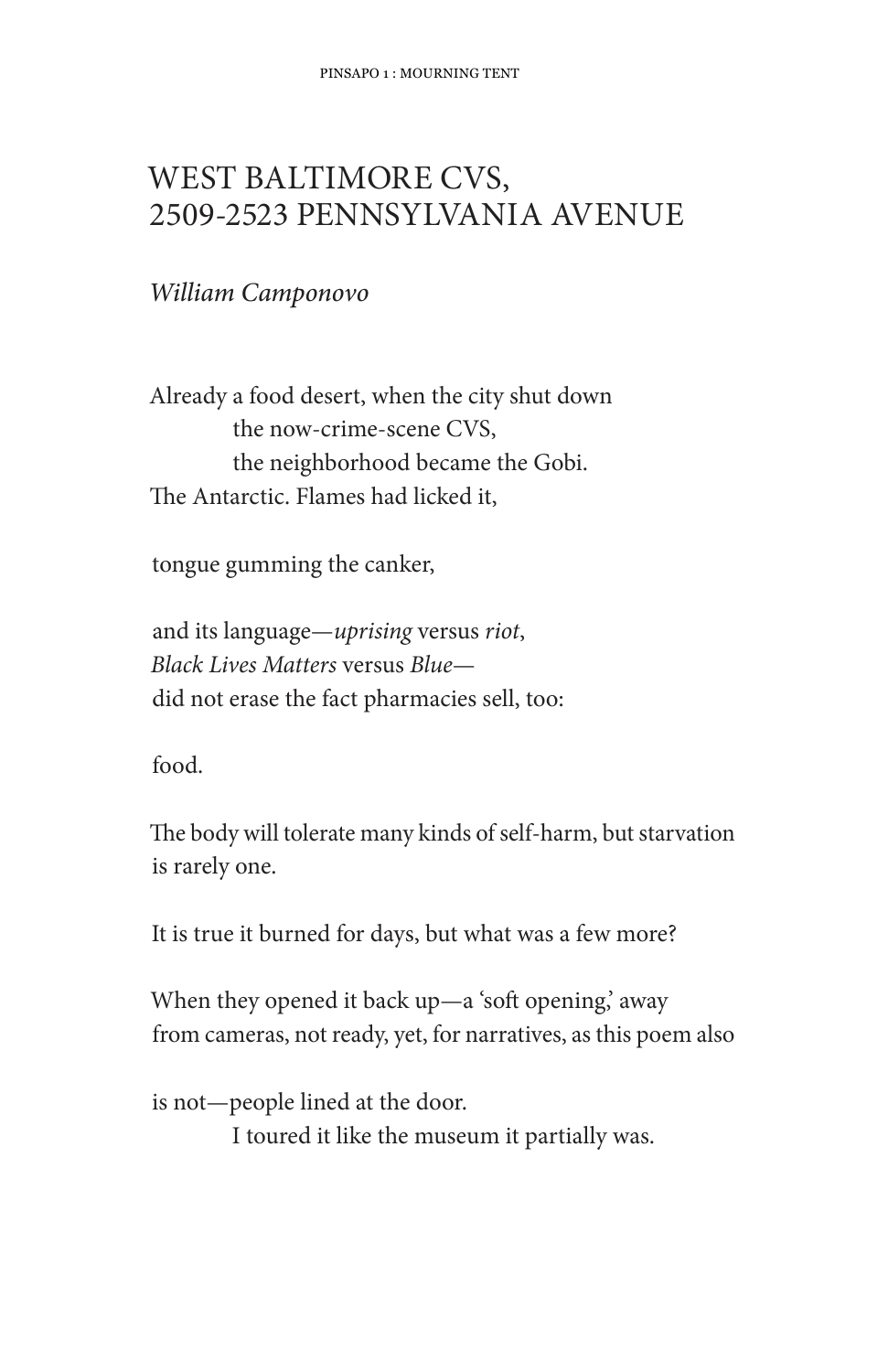Up the rows of toilet paper, office supplies, Scotch Tape a minor miracle of a kind, medications, prescriptions, lines, as they say out the sliding door  $\dots$ 

remedies, supplements, gingko to preserve memory, ginger for morning sickness (ginger for indigestion, arthritis, dizziness).

how many times Vitamin D in winter,

held on the tongue like communion?

I pass the tuna, the cans of beans ... if food is divorced from supermarkets, bodegas, farmer's markets, it ceases to be junk food. At this source, pharmacy,

it becomes remedy, becomes prescription, supplement.

Rice and beans in Shamanic transformation.

Food as talisman. I feel it inside and out.

(You know, growing up, we only ever saw American food in the shed.

We did not eat American food; we did not buy American brands, their absurd names: Yoo-hoo. Twinkie. Moon Pie. Ho-ho.

But the bizarre, foreign brands—Easy Mac, Campbell's Chunky, Chicken of the Sea—stocked the metallic pantry, expiration date infinity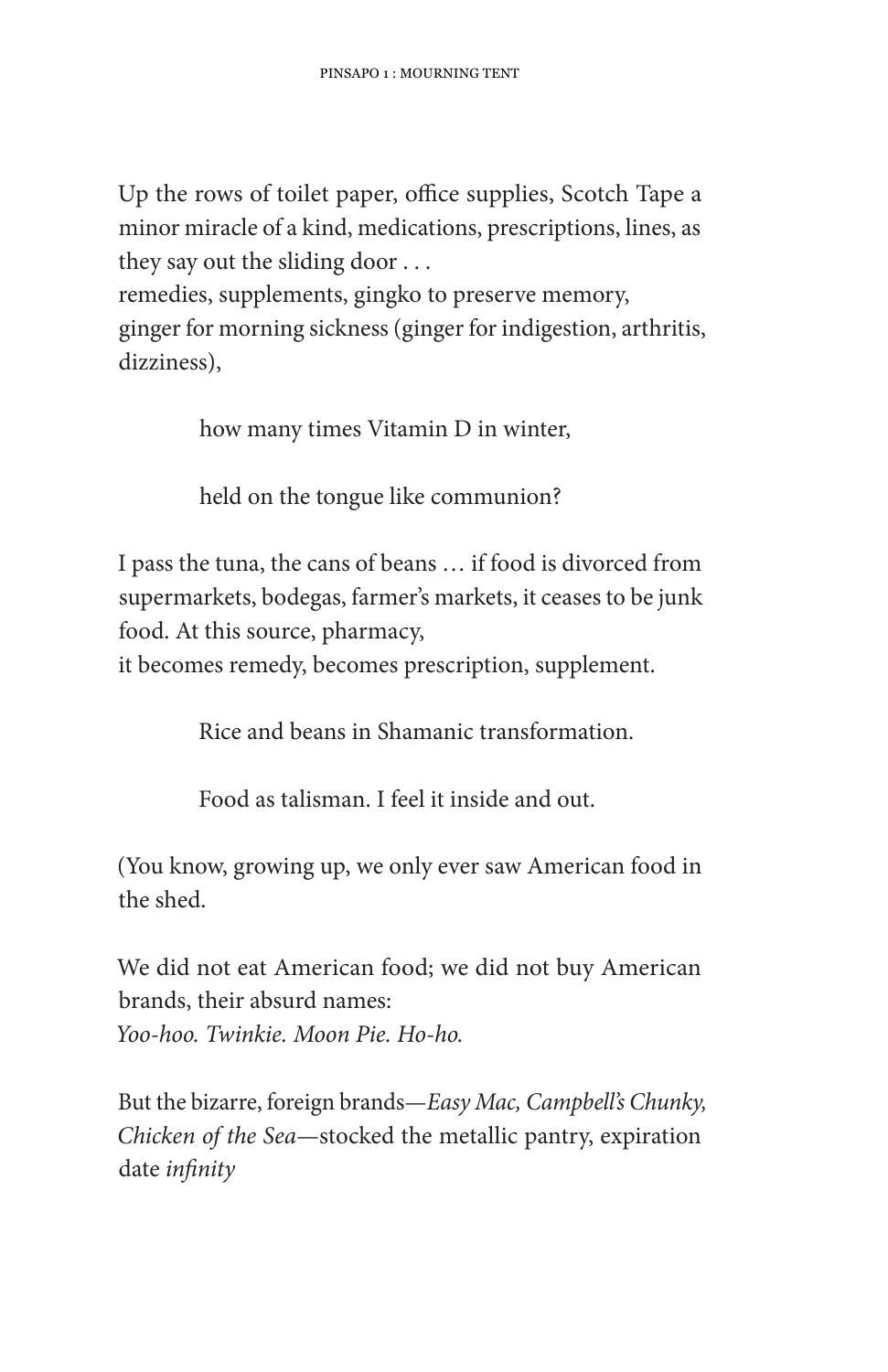in little black lettering stamped across the plastic, nurturing us should we need to be nurtured at the end of the world.

In the event of: *hurricane*, siren, municipal mobilization, both urgent and routine, we would wait out in our fortressed walls and see what kind of landscape we might emerge, emigrate to.

The cans pulsed like marrow, there, insuring us against  $disaster$ — $)$ 

And suddenly, I am back there, out of the parenthetical, in the shed, and though I can't place the newness, the fluorescent lighting, the stocking, the lettering of the Sale! items, pharmacy

and emergency have merged into the now-prepared Baltimore of my mind.

The city is the storm and the neighborhood's the shed.

Or I am the storm and my anger is the shed.

I will buy the Twinkies, the Devil Cakes, the Devil Dogs, at this, risen CVS.

phoenix-pharmacy, living grave. I will gorge on the unhealthy.

I will become unhale. I feel it. I feel it. My body vibrates. Did the uprising work? Well...